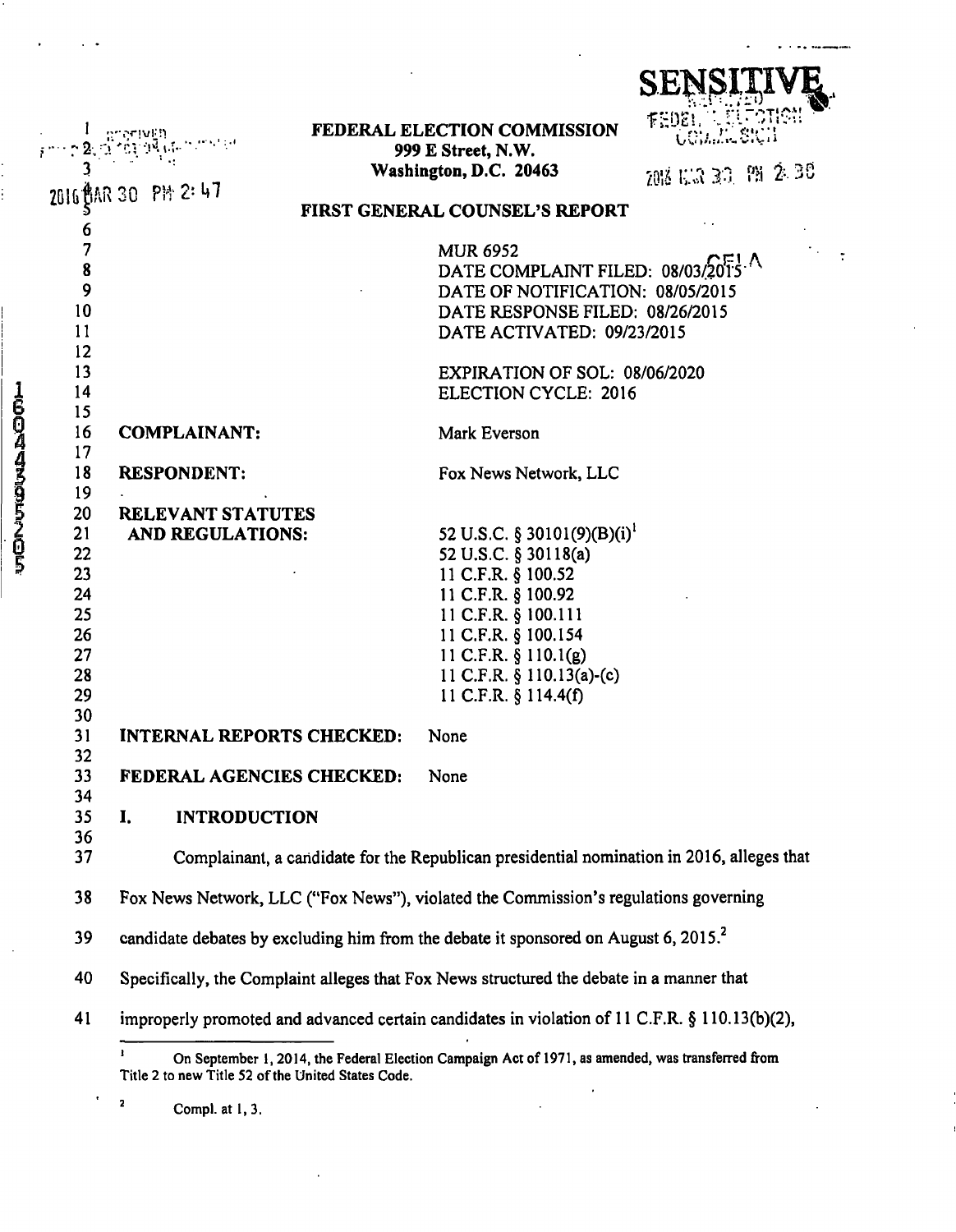**MUR 6952 (Fox News Network, LLC) First General Counsel's Report Page 2 of 10** 

1 and failed to apply objective candidate selection criteria in violation of 11 C.F.R. § 110.13(c), 2 focusing on what the Complaint terms as Respondent's "last minute" switch in the selection 3 criteria.<sup>3</sup> Respondent denies the allegations and asserts that it modified its selection criteria to 4 expand, not restrict, the opportunity for candidates to participate in the debate.<sup>4</sup>

5 For the reasons stated below, we recommend that the Commission find reason to believe 6 that Respondent violated 52 U.S.C.  $\S 30118(a)$  in connection with the debate and enter into pre-7- probable cause conciliation with Respondent.

## **4 8 11. FACTUAL AND LEGAL ANALYSIS**

## **9 A. Factual Background**

10 Complainant was a Republican candidate for President.<sup>5</sup> Fox News, a limited liability

11 company ("LLC") registered with the State of New York, is a broadcaster that owns and operates

12 two national cable television networks — the Fox News Channel and the Fox Business Network

13 — and it is a subsidiary of Twenty-First Century Fox, Inc.<sup>6</sup>

14 In January 2015, the Republican National Committee announced plans for twelve

15 Republican presidential debates to be hosted by various news organizations throughout 2015 and

16 2016.<sup>7</sup> Respondent was selected to stage the first debate, which was to be held on August 6,

**' Resp. at 3; Company Overview of FOX News Network, LLC, http://www.bloomberg.com/research/stocks/ private/snapshot.asp?privcapld-4245059 (last visited Mar. 29,2016).** 

**' Resp. at 2.** 

 $\frac{3}{4}$  *Id.* at 3-7.

**<sup>\*</sup> Resp. atl-3.** 

**<sup>&#</sup>x27; See Mark Everson, Statement of Candidacy (Mar. 10,2015); Compl. at 1. On November 5,2015, Everson ended his campaign. See https://web.archive.org/web/20160313000657/http://markforamerica.com/ (last visited Mar. 29,2016).**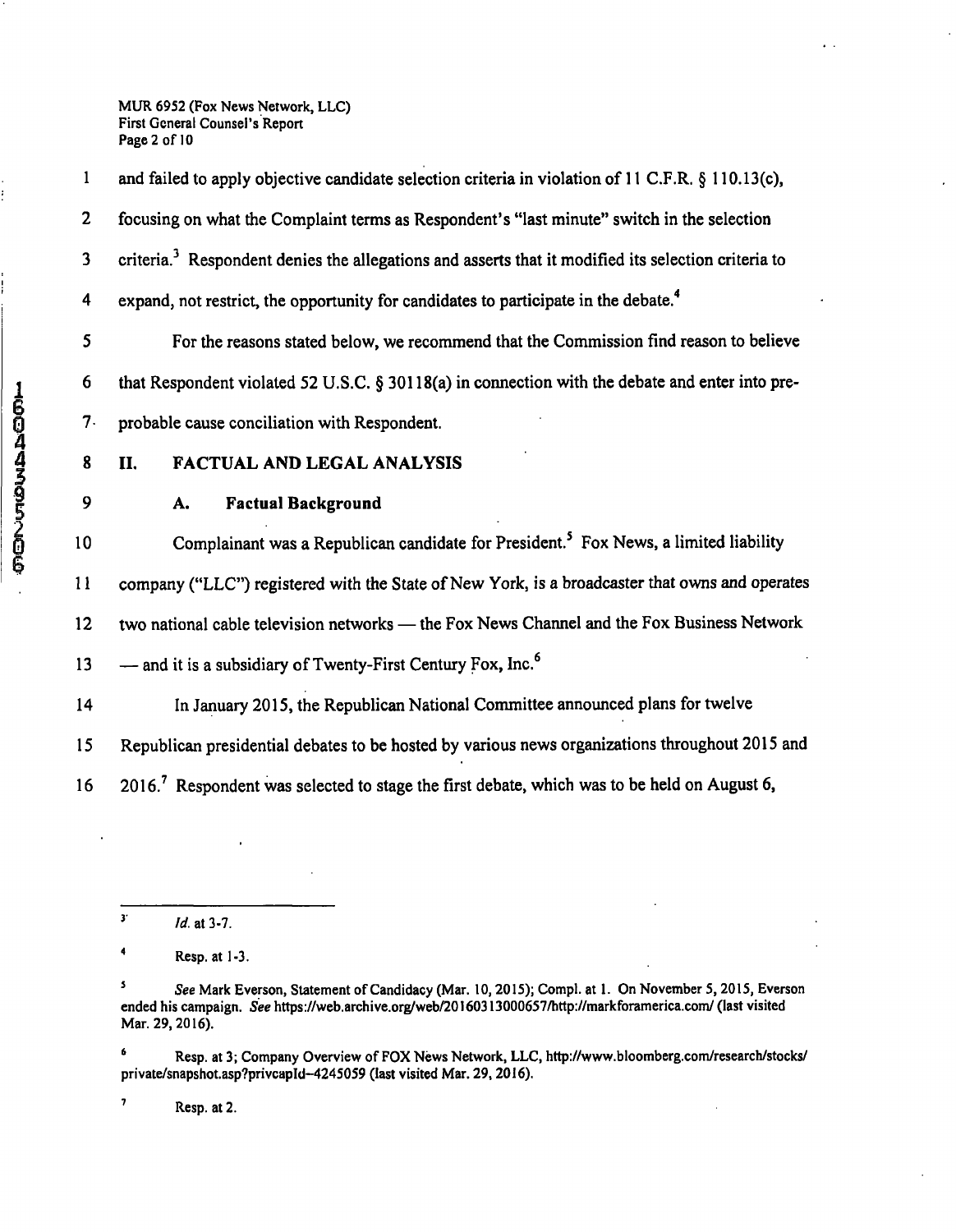**MUR 6952 (Fox News Network, LLC) First General Counsel's Report Page 3 of 10** 

1 2015, at the Quicken Loans Arena in Cleveland, Ohio.<sup>8</sup> Fox News' Executive Vice President of 2 News (Editorial) Michael Clemente announced that the entry criteria for that debate would 3 require, among other things, that a candidate place in the top ten of an average of the five most 4 recent national polls, as recognized by Fox News, leading up to August 4th. 5 On June 11, 2015, Respondent announced that it would expand the opportunity for 6 candidate participation by staging and broadcasting an additional debate on August 6, 2015.<sup>9</sup> 7 This additional debate would be open to Republican presidential candidates who did not poll 8 among the top ten, and therefore did not qualify for the main debate, but who received the 9 support of at least 1% of poll respondents in an average of the five most recent national polls, as 10 recognized by Fox News, leading up to August  $4<sup>10</sup>$ 11 On July 27,2015 — approximately six weeks after announcing the criteria for the 12 second-tier debate and ten days before it was to be held — Respondent announced it was 13 changing the eligibility criteria for the second-tier debate. Specifically, Respondent announced it 14 was relaxing the requirement that a candidate poll at 1% in the five most recent national polls to 15 require instead that the candidate's name be "consistently ... offered to respondents in major 16 national polls (as recognized by Fox News) leading up to August 4."" Mr. Clemente stated that

17 this change of criterion resulted from "a concerted effort to include and accommodate the now

18 16 Republican candidate field."<sup>12</sup>

- 10 *Id.*
- $11$  *Id.* at 3.

*<sup>&#</sup>x27; Id.\ see Press Release, Fox News And Facebook Partner to Host First Republican Presidential Primary*  **Debate of 2016 Election (May 2015), http://press.foxnews.com/2015/05/fox-news-and-facebook-partner-to-hostflrst-republican-presidential-primary-debate-of-2016-election/ (Resp. Attach. A).** 

<sup>&</sup>lt;sup>9</sup> Resp. at 2.

<sup>&</sup>lt;sup>12</sup> In full, the relevant portion of Clemente's reported statement was: "Due to the overwhelming interest in the **FOX News Facebook Debate Event Night on August 6th and in a concerted effort to include and accommodate the**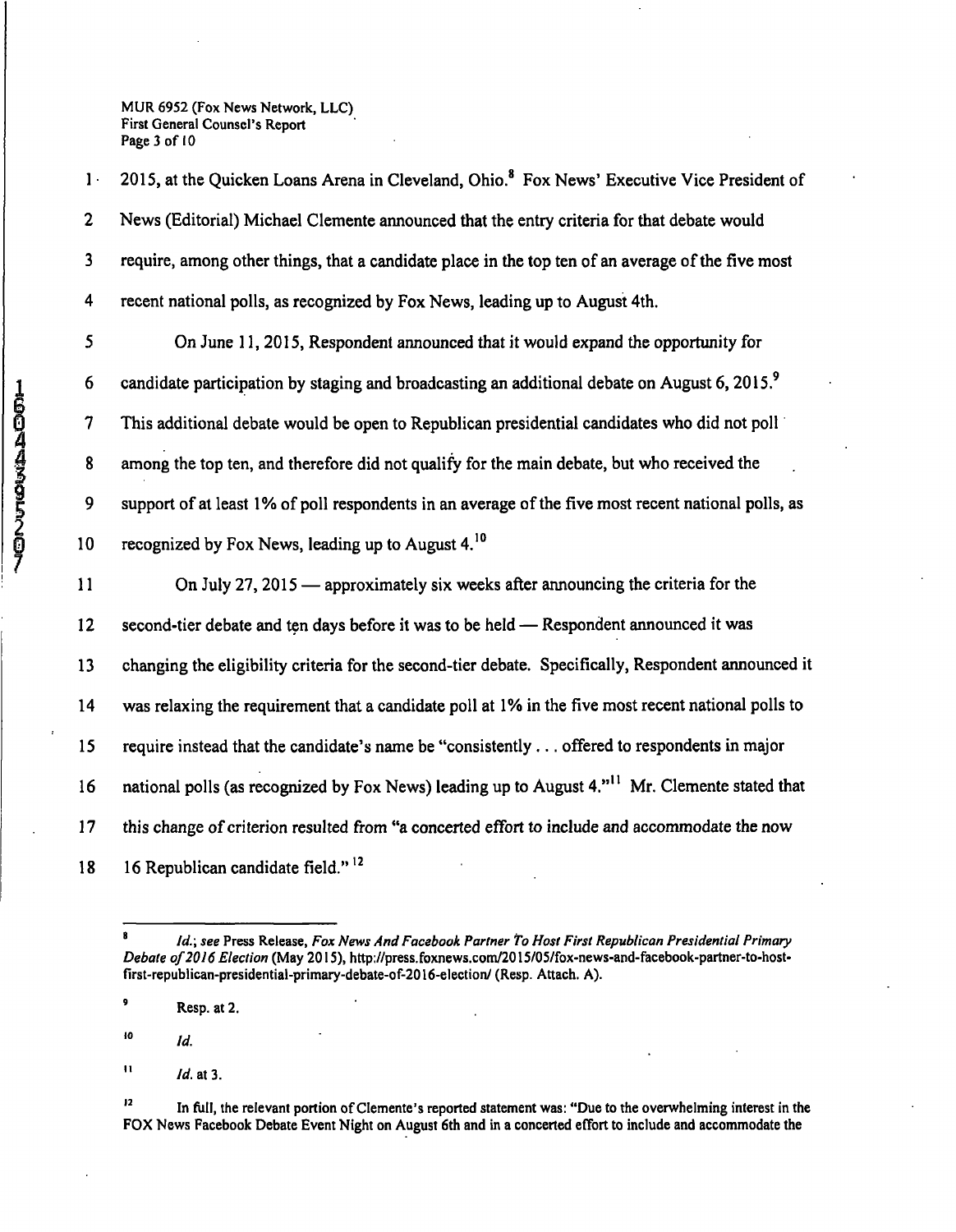**MUR 6952 (Fox News Network, LLC) First General Counsel's Report Page 4 of 10** 

1 Applying the new criterion, Respondent ultimately hosted seventeen candidates on 2 August  $6$  — ten in the top-tier debate and seven in the second-tier debate.<sup>13</sup> 3 The Complaint questions Respondent's "last minute" switch to the requirement that 4 candidates' names must be "consistently" offered to respondents in polls recognized by Fox 5 News, and argues that "consistently" is not an objective standard, as required under the 6 Commission's regulation.<sup>14</sup> The Complaint asserts that Respondent "does not provide any 7 enlightenment or even any guidance to the candidates and their organizations on how it, as the 8 sole arbiter, will define 'consistently'; nor does it give even a hint about which 'major national 9 polls' it... will use to test eligibility."<sup>15</sup> 10 In addition, the Complaint alleges that Respondent has failed to demonstrate that its 11 debate structure and selection process were not designed to result in the selection of 12 pre-chosen participants, and asserts that a statement made by Clemente — that "[w]e made a 13 concerted effort to include and accommodate" — confirms the opposite.<sup>16</sup> 14 Finally, the Complaint argues that Respondent could have used the Republican National 15 Committee's on-line straw poll — which it argues is "a solid reflection of 'real' GOP candidates 16 [that] objectively draws the line between serious and inconsequential candidates" — a choice 17 that would have included Everson in the debate.<sup>17</sup>

- $16$ *ld.* at 5-6.
- $17$  *Id.* at 6.

**now 16 Republican candidate field — the largest in modem political history — FOX News is expanding participation in the 5 PM/ET debate to all declared candidates whose names are consistently being offered to respondents in major national polls, as recognized by Fox News." Mike Allen, Fox Lowers Threshold For Early Debate, POLITICO (July 28,2015), http://www.politico.com/ story/2015/07/fox-republican-debate-lowers-threshold-120748#ixzz3rselFYIo [hereinafter "POLITICO Article"] (attached to Response as Attachment B).** 

**<sup>&</sup>quot; Resp. at 2.** 

 $\overline{14}$ **Compl. at 4.** 

 $15$  *Id.* at 5.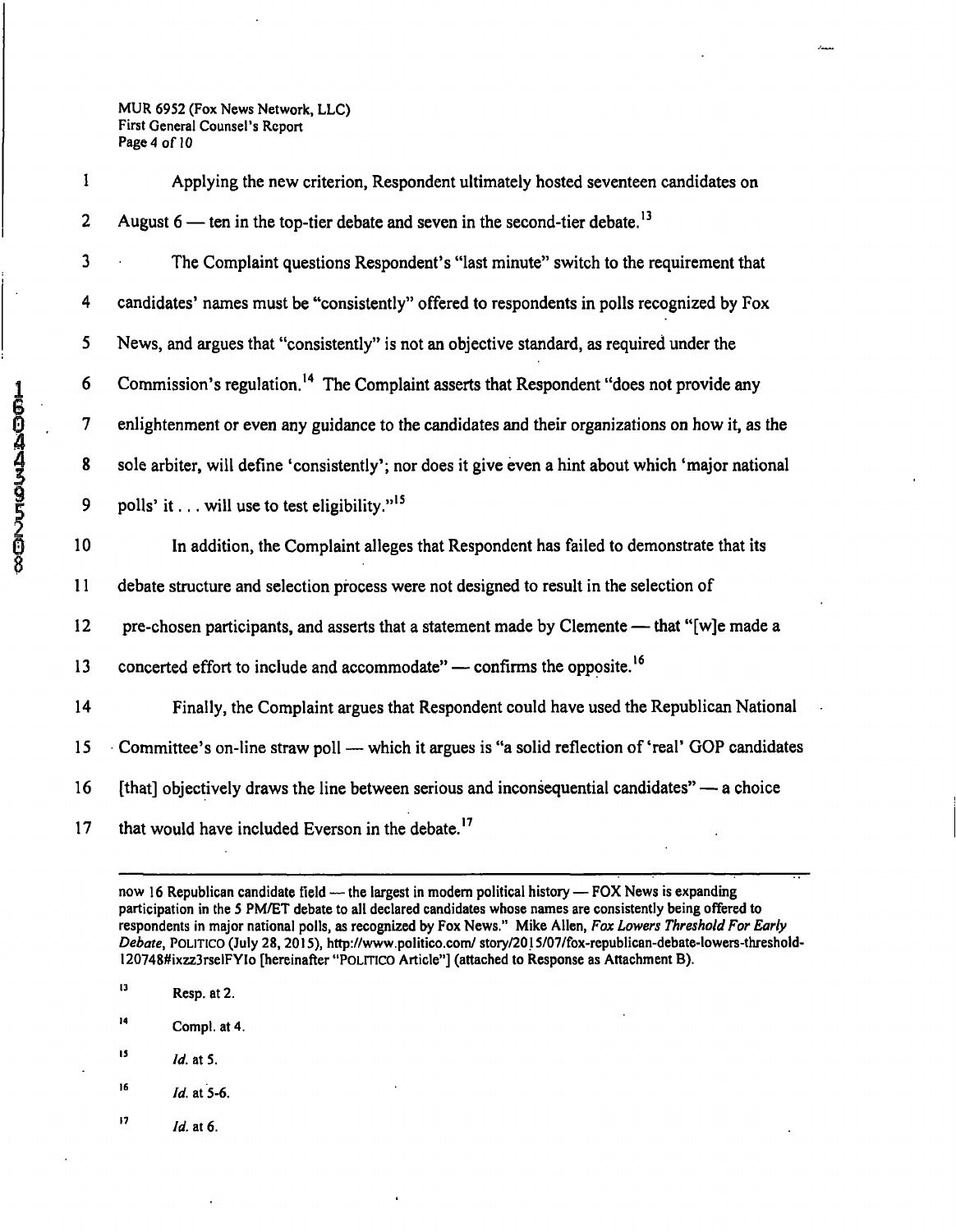**MUR 6952 (Fox News Network, LLC) First General Counsel's Report Page 5 of 10** 

1 In response, the Respondent asserts that it did not structure the debate to "promote or 2 advance" one candidate over another, and the pre-existing criteria it applied for selecting debate 3 participants "are consistent with the FEC regulations governing such events."<sup>18</sup>

## 4 B. Legal Analysis

5 The Federal Election Campaign Act of 1971, as amended (the "Act"), prohibits

2 6 corporations from making contributions to federal candidates.<sup>19</sup> Funds used or provided "to<br>
2 defray costs incurred in staging candidate debates" are not contributions, provided that the<br>
2 debates are conducted "in

0 7 defray costs incurred in staging candidate debates" are not contributions, provided that the

8 debates are conducted "in accordance with the provisions of 11 C.F.R. [§§] 110.13 and

9 114.4(f). $n^{20}$  Sections 110.13 and 114.4(f), respectively, provide in relevant part that a

10 broadcaster (including a cable television operator, programmer, or producer) staging a candidate

11 debate has "discretion" regarding how to structure its debate but "must use pre-established

12 objective criteria to determine which candidates may participate in the debate."<sup>21</sup> Thus, the

**<sup>20</sup>See 11 C.F.R. § 100.92.** 

<sup>18</sup> **Resp. at 2.** 

<sup>&</sup>lt;sup>19</sup> 52 U.S.C. § 30118(a). An LLC that elects to be treated as a corporation by the IRS is considered a **corporation under Commission regulations. See 11 C.F.R. § 110.1(g)(3). Publicly available information suggests that Respondent has elected to be treated as a corporation. See Oun & Bradstreet Business Information Report for Fox News Network, LLC at 6 ("On Aug. 21, 2014, this business was reclassified as a corporation.") (accessed Nov. 17,2015).** 

 $21$ **Id. § 110.13(b)-(c); Corporate and Labor Organization Activity; Express Advocacy and Coordination with Candidates, 60 Fed. Reg. 64,260, 64,262 (Dec. 14,1995). As a general matter, spending by a broadcaster (including a cable television operator) to carry a news story, commentary, or editorial does not constitute a contribution. 11 C.F.R. § 100.73(a). Thus, in the context of a debate, the Commission's regulations specifically note that media entities may "cover or carry" debates "as press entities." See id. § 110.13(a)(2). When a media entity stages a debate, however, the Commission's regulations require the staging organization to comply with the same rules as any other debate staging organization. See id. § 110.13(c) (setting forth candidate-invitation rules "[fjor all debates" and "staging organization(s)" (emphasis added)); MUR 5395 (Dow Jones, el al.) (explaining that the Commission analyzes the staging of debates by media entities under the debate regulations, and the coverage or broadcast of debates by such entities under the media exemption); Factual and Legal Analysis at 5-8, MUR 6703 (WCVB-TV, Channel 5) (analyzing whether a debate hosted by a media entity satisfied the requirements of the debate exemption where complainant challenged respondent's debate criteria and where respondent asserted that the press exemption also applied); Factual and Legal Analysis at 4-10, MUR 6493 (Fox News Channel) (analyzing media entity's challenged debate criteria under the Commission's debate regulations). Requiring a media entity that stages a debate to use objective, pre-established selection criteria not designed to result in the selection of pre-chosen candidates ensures that the media entity is acting within its "legitimate press function" in staging the debate, such that the entity's spending is properly exempt from treatment as a contribution. See 60 Fed. Reg. at 64,261 (noting**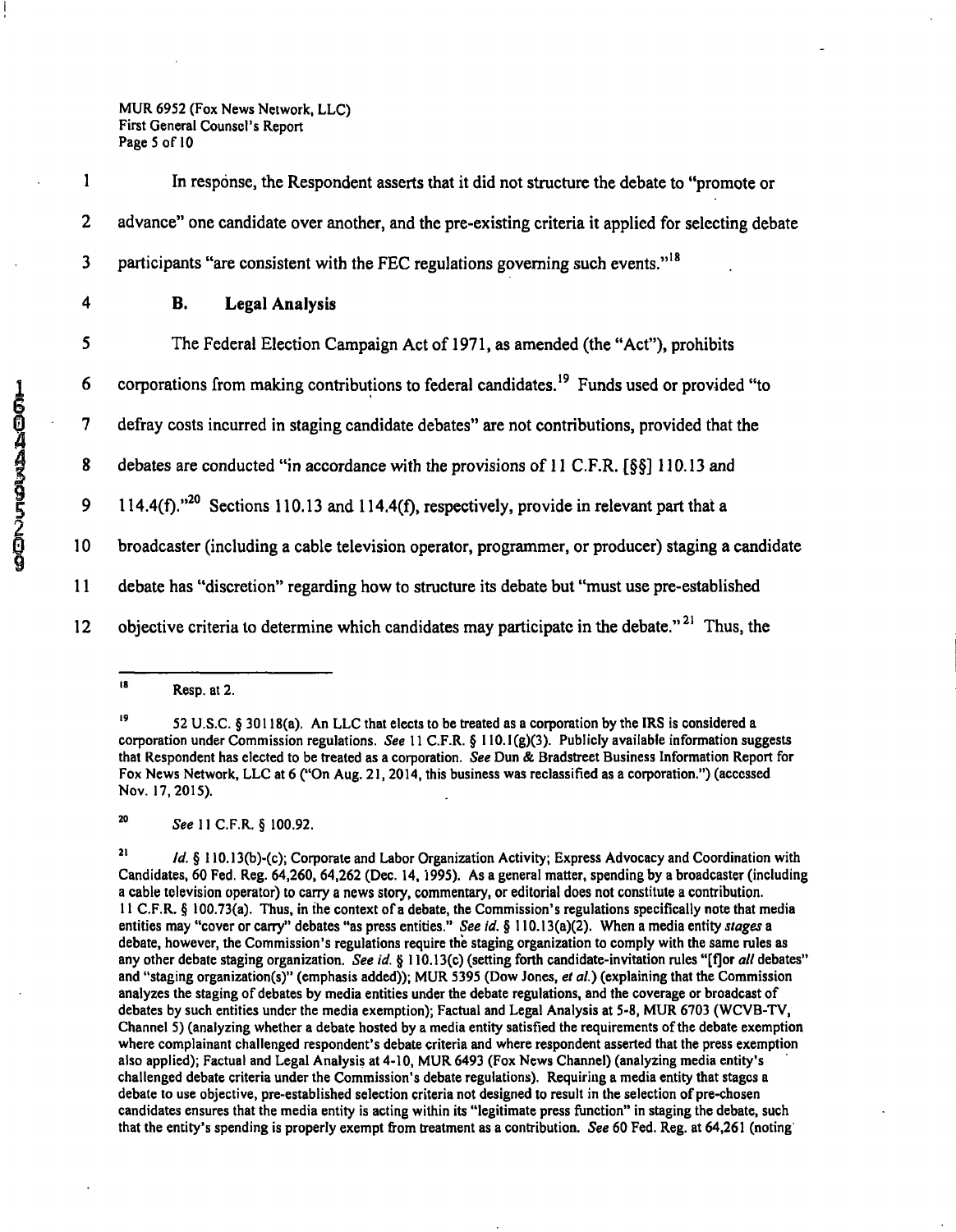**MUR 6952 (Fox News Network, LLC) First General Counsel's Report Page 6 of 10** 

1 issues raised here are whether Respondent's criteria for inviting candidates to the second-tier 2 debate were "objective" and "pre-established."

3 To qualify as "objective," criteria need not "be stripped of all subjectivity or be Judged 4 only in terms of tangible, arithmetical cut-offs. Rather, it appears that they must be free of 5 'content bias,' and not geared to the 'selection of certain pre-chosen participants. $1^{1/22}$  Likewise, 6 as the Commission noted in promulgating section 110.13(c), to establish that the criteria were set 7 in advance of selecting the debate participants, staging organizations "must be able to show that *8 their objective criteria were used to pick the participants, and that the criteria were not designed*  9 to result in the selection of certain pre-chosen participants."<sup>23</sup> Accordingly, candidate selection 10 criteria are neither "objective" nor "pre-established" within the meaning of section 110.13(c) if 11 those criteria are designed to result in the selection of particular candidates whom the debate-12 staging organization has "pre-chosen." 13 The undisputed factual record presented here provides ample reason to believe that 14 Respondent did not stage its second-tier debate in accordance with 11 C.F.R. § 110.13(c). 15 Rather, in announcing the challenged revision to its polling criterion. Respondent conceded that

16 it changed that requirement shortly before the scheduled event specifically to result in the

22 **First Gen. Counsel's Rpt. at 23, MURs 4956,4962,4963 (Union Leader Corp., et al.) (emphasis added);**  see Factual and Legal Analysis at 5, MUR 6703 (WCVB).

**that "the purpose of [the Commission's debate regulations] is to provide a specific exemption so that... the news media may stage debates, without being deemed to have made prohibited corporate contributions to the candidates taking part in debates"); Comm'rs Mason, Sandstrom, Smith, Toner, Statement of Reasons at 2-3, MUR 5224 (Boston Globe, WBZ-TV) (conducting "legitimate press function" inquiry by analyzing whether media entity that sponsored debate did so in compliance with section 110.13), see generally Advisory Op. 2010-08 (Citizens United) (noting criteria for application of media exemption); Readers Digest Ass'n, Inc. v. FEC, 509 F. Supp. 1210,1214 (S.D.N. Y. 1981) (same). Thus, in the context of d^ate staging, the Commission applies the specific rules of section 110.13, not siinply the general media exemption of section 100.73(a). Indeed, if section 100.73(a) were construed to render debate staging activity by media entities per se exempt from the defmition of contributions, the provisions in section 110.13 that specifically address debate staging by cable television operators and other media entities would be meaningless.** 

**<sup>&</sup>quot; 60 Fed. Reg. at 64,262 (emphasis added).**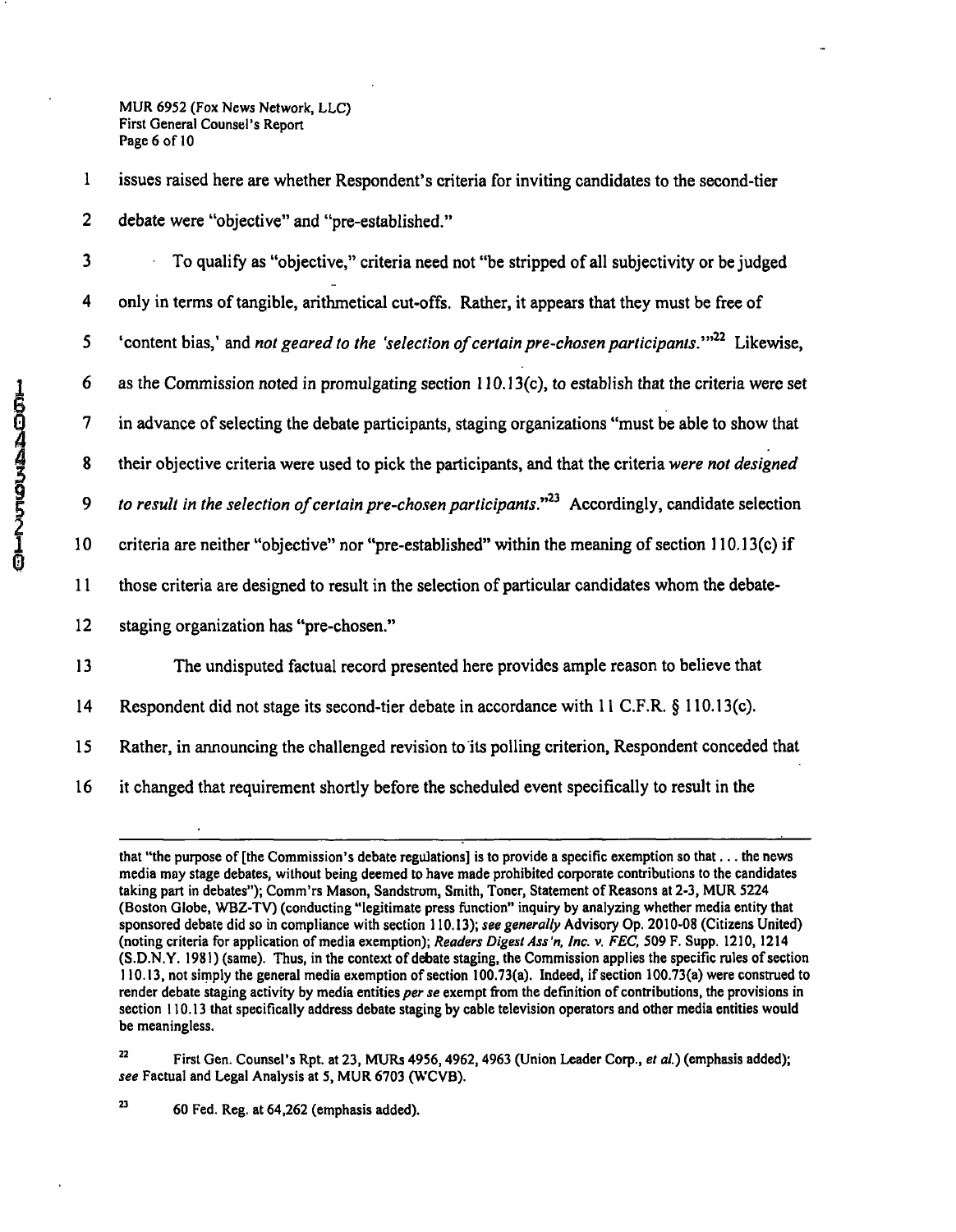**MUR 6952 (Fox News Network, LLC) First General Counsel's Report Page 7 of 10** 

1 selection of a pre-chosen field of participants. As the debate neared, it became clear that the 2 numerical polling requirement for the second-tier debate might exclude several high-profile but 3 low-polling candidates.<sup>24</sup> Respondent then changed the criteria to eliminate the numerical *4 polling threshold in particular, "in a concerted effort to include and accommodate the now 16*  5 Republican candidate field."<sup>25</sup> Given that well more than 16 people were declared candidates for 6 the Republican nomination at the time — and the group of top-ten candidates scheduled to 7 participate in the main debate was largely set<sup>26</sup> — Respondent's reference to "includ[ing] and 8 accommodat[ing]" the "now 16 Republican candidate[s]" reflects that Respondent had identified 9 a specific set of candidates that it wanted to include in the second-tier debate, and that it 10 modified its polling criterion to achieve that result. Because Respondent used candidate-11 selection criteria that were designed to result in the selection of pre-chosen candidates, the debate 12 was not conducted in accordance with section 110.13. 13 Even considering each element of the debate-staging regulation separately, the 14 conclusion remains the same. First, the revision to the polling criterion was not "pre-15 established," that is, established in advance of choosing the desired debate participants. Rather, 16 Respondent made the change, in its words, specifically "to include and accommodate" those 17 members of the "now" larger field  $-i.e.,$  to include certain anticipated participants when it 18 became apparent (only 10 days before the debate) they were not going to meet the numerical 19 threshold. Because Respondent apparently decided whom to invite *before* it revised the criterion

<sup>24</sup> **See POLITICO Article, supra (noting that "[t]he change amounts to an insurance policy for candidates who were in danger of being disqualified from the vital first debate based on low polls — Carly Fiorina, former New York Gov. George Pataki and Sen. Lindsey Graham (R-S.C.)").** 

<sup>&</sup>lt;sup>25</sup> Resp. at 5 (quoting POLITICO Article, *supra*) (emphasis added). Although Clemente mentioned a 16**candidate field, a total of 17 candidates participated in either the top-tier or second-tier debate.** 

**According to press reports, the tenth and final spot in the main debate was decided upon two days before**  the debate. See Maggie Haberman, John Kasich Is In, Rick Perry Is Out in First Republican Debate, N.Y. TIMES **(Aug. 4, 2015).**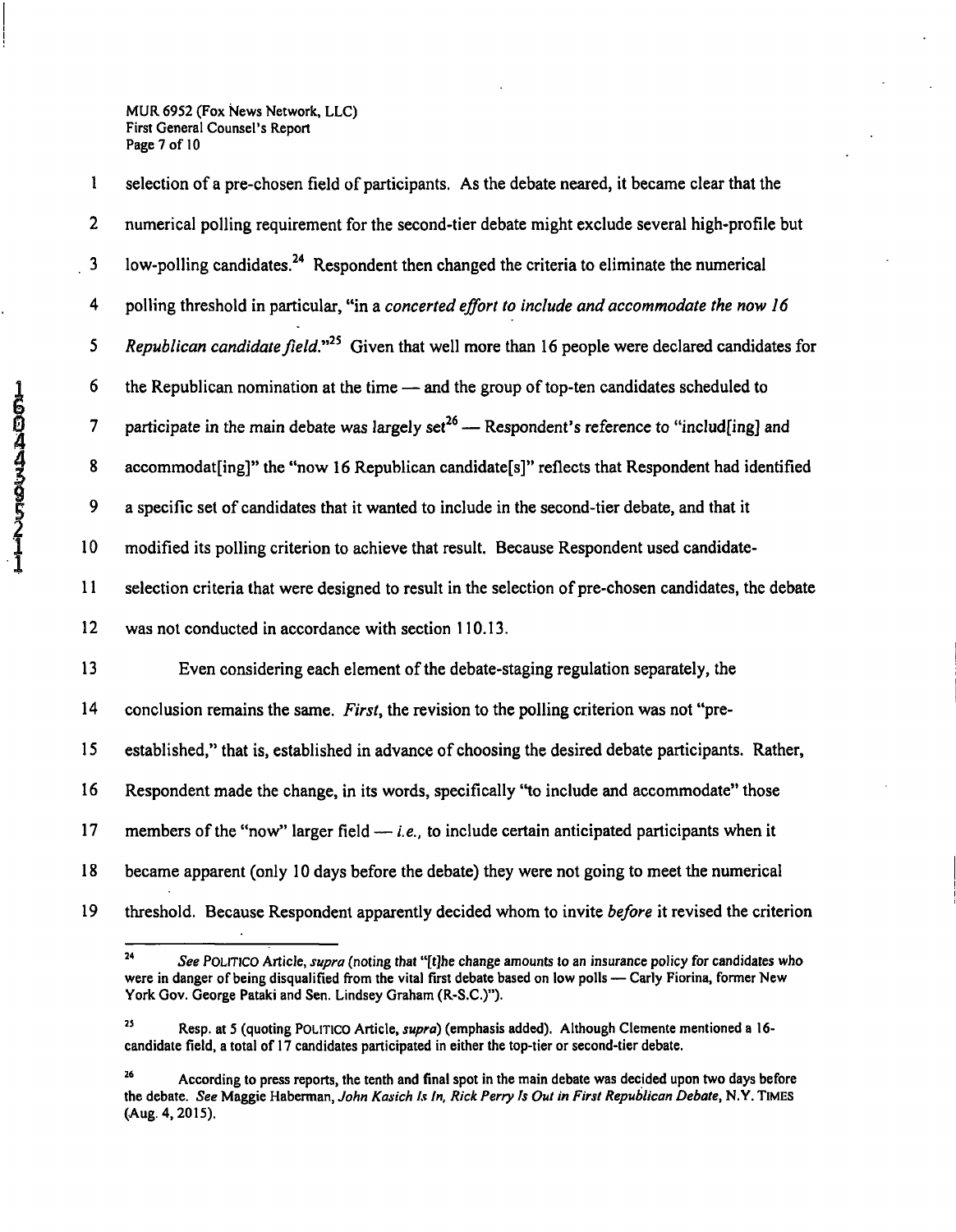**MUR 6952 (Fox News Network, LLC) First General Counsel's Report Page 8 of 10** 

2 110.13. Second, the same holds true for the objectivity of the altered polling criterion. 3 Respondent abandoned a firm, numerical standard in favor of a less precise measure — 4 "consistency" — only after it had become apparent that the numerical test would exclude certain 5 high-profile participants, and did so to "include and accommodate the now 16 Republican 6 candidate field." That is. Respondent altered its criteria to cause the selection of a pre-chosen set 7 of participants. A criterion that is altered specifically to fulfill a debate-staging entity's 8 subjective desire to invite certain candidates (but not others) is not "objective" within the 9 meaning of section  $110.13^{27}$ 10 In sum, the record reflects that Respondent used candidate-selection criteria designed to 11 result in the inclusion of certain pre-chosen candidates, criteria that in context were neither 12 objective nor pre-established. The second-tier debate therefore was not conducted in accordance 13 with section 110.13 and the contribution exception of 11 C.F.R. § 100.92 does not apply.<sup>28</sup>

1 in a manner that would include them, the criterion was not "pre-established" under section

14 Accordingly, we recommend that the Commission find reason to believe that Fox News

15 Network, LLC, violated 52 U.S.C. § 30118(a).<sup>29</sup>

 $\mathbf{27}$ The Commission has previously accepted the objectivity of a variety of non-numerical formulae where the **selection criteria nonetheless remained content-neutral as applied. But none of those instances involved the exceptional combination of facts presented here: that is, abandoning a precise numerical polling standard in favor of a vague requirement on the eve of the debate for the admitted purpose of expanding the field to include candidates**  who would not otherwise satisfy that criterion. Cf., e.g., MURs 4956, 4962, 4963 (Union Leader Corporation, et al.) **(approving criteria such as significant candidate and campaign organization presence); MUR 5395 (Dow Jones, et al.) (approving criteria such as active campaigning, ability to fundraise, and standing in public polls); MUR 5650 (University of Arizona) (approving criteria such as level of campaign activity and significant voter interest).** 

See Comm'rs Aikens, Thomas, Elliott, McDonald, McGarry, Statement of Reasons at 4, MURs 4451, 4473 *(Comm'n on Presidential Debates, el ai.).* 

<sup>&</sup>lt;sup>29</sup> Respondent asserts that the debate at issue fell within the media exemption at 52 U.S.C. § 30101(9)(B)(i). **Resp. at 2, 5. However, as explained above, see supra n.21, the Commission has previously concluded that the general media exemption does not afford media entities that elect to stage debates a license to disregard the debate staging rules that apply to all other debate-staging organizations..**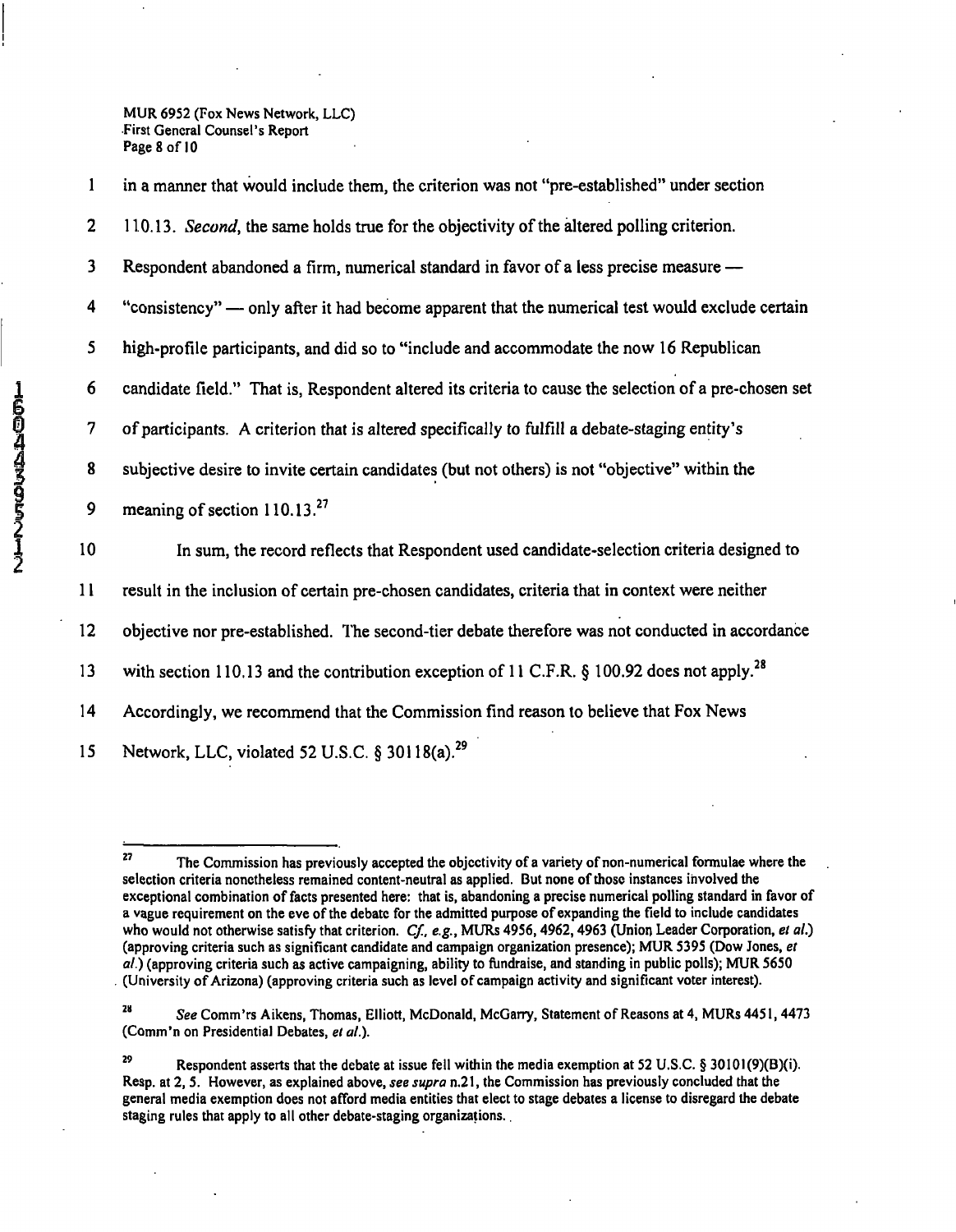MUR 6952 (Fox News Network, LLC)<br>First General Counsel's Report<br>Page 9 of 10

| $\mathbf i$         |                                                                                                                    |
|---------------------|--------------------------------------------------------------------------------------------------------------------|
| $\tilde{2}$         |                                                                                                                    |
| $\mathbf{3}$        |                                                                                                                    |
| $\ddot{\mathbf{4}}$ |                                                                                                                    |
| 5                   |                                                                                                                    |
| $6\phantom{1}6$     |                                                                                                                    |
| 7                   |                                                                                                                    |
| 8                   |                                                                                                                    |
| 9                   | we recognize that Respondent was                                                                                   |
| 10                  | presented with a challenging and quickly evolving situation. The field included an unanticipated                   |
| 11                  | number of viable candidates with only negligible room to differentiate among reasonable                            |
| 12                  | contenders. In the face of these difficulties, as Respondent notes, it sought to broaden rather than               |
| 13                  | restrict participation in its debates, an event that was the subject of exceptional public interest. <sup>31</sup> |
| 14                  |                                                                                                                    |
| 15                  |                                                                                                                    |
| 16                  |                                                                                                                    |
| 17                  |                                                                                                                    |
| 18                  |                                                                                                                    |
| 19                  |                                                                                                                    |
| 20                  |                                                                                                                    |
|                     |                                                                                                                    |